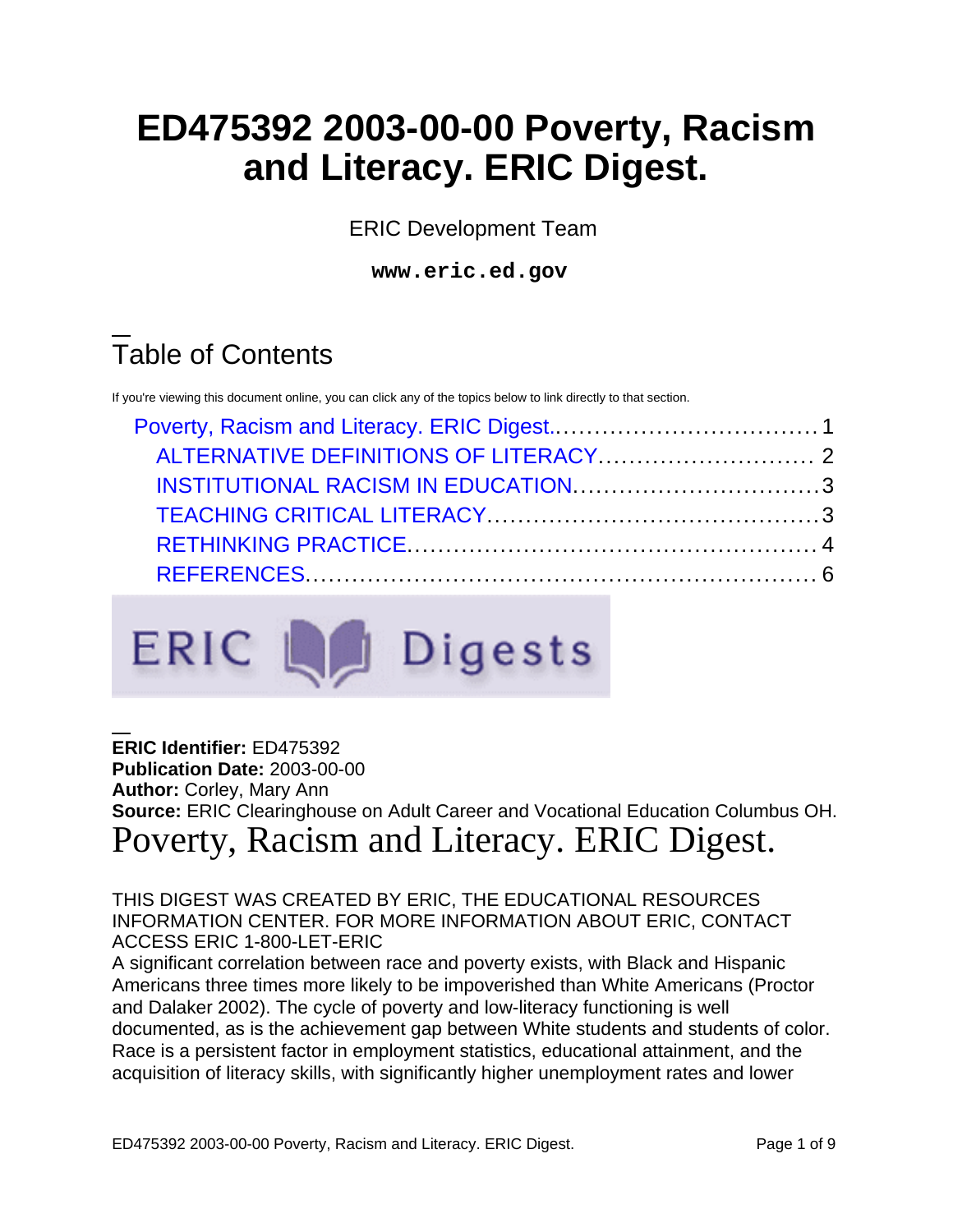educational attainment rates among Black and Hispanic Americans than among White Americans. The literature on learner attrition and on resistance to participation in adult literacy programs suggests that the current delivery system may not be meeting the needs or expectations of many adults. A small but growing body of literature questions whether cultural dissonance between instructors and learners is a factor in learner attrition, and it advocates increasing cultural relevance in literacy practices. Some of the writings also advocate helping learners move toward critical reflection and social action. This Digest explores the poverty-racism-literacy connection, specifically as it relates to adult literacy, the imperative for culturally relevant practices, and the development of critical literacy.

## <span id="page-1-0"></span>ALTERNATIVE DEFINITIONS OF LITERACY

In the prevailing and traditional definition, literacy is regarded as central to helping people obtain and retain employment, which is the key to moving them from dependency toward greater self-sufficiency. This functionalist definition, espoused by many policymakers, funders, and employers, is based on the assumption that there are jobs for the poor who are able to improve their literacy skills (Hornbeck and Salamon 1991). However, the U.S. economy currently does not produce enough jobs that pay sufficiently well to create pathways out of poverty (Wilson 1996). Job loss and low wages are unequally distributed across races/ethnicities, with Blacks and Hispanics more likely to lose employment than Whites and more likely to be hired for service work than for better-paying jobs (Bureau of Labor Statistics 2002).

Auerbach (1992) suggests that there exists a "literacy myth" in which economic mobility is touted as the result of literacy acquisition when, in reality, race and gender play a greater role in shaping an individual's economic prospects. Without the availability of jobs that pay a living wage, literacy education loses its value and appeal. Literacy alone cannot overcome the effects of class and race on access to educational and employment opportunities (D'Amico 1999).

Another perspective cited in the literature with increasing frequency suggests that literacy is more than the acquisition of reading and writing skills; it is also a social practice or social currency, and, as such, a key to social mobility (Gee 1991). Learning the hidden rules and cultural codes of the dominant culture, according to this perspective, facilitates upward mobility. To be successful in accessing educational and employment opportunities, members of minority groups must become bicultural, i.e., they must be able to function both in the culture of their identity group and in the dominant culture.

Those outside the dominant culture may find that their "different-ness" may result in unequal and limited access to education and other resources that can facilitate social or economic progress. They are marginalized in society, and their cultures, languages, and moral codes frequently dismissed as inferior social practices, even in school settings (Nieto 1992). Individuals who are relegated to marginalized social groups, consistently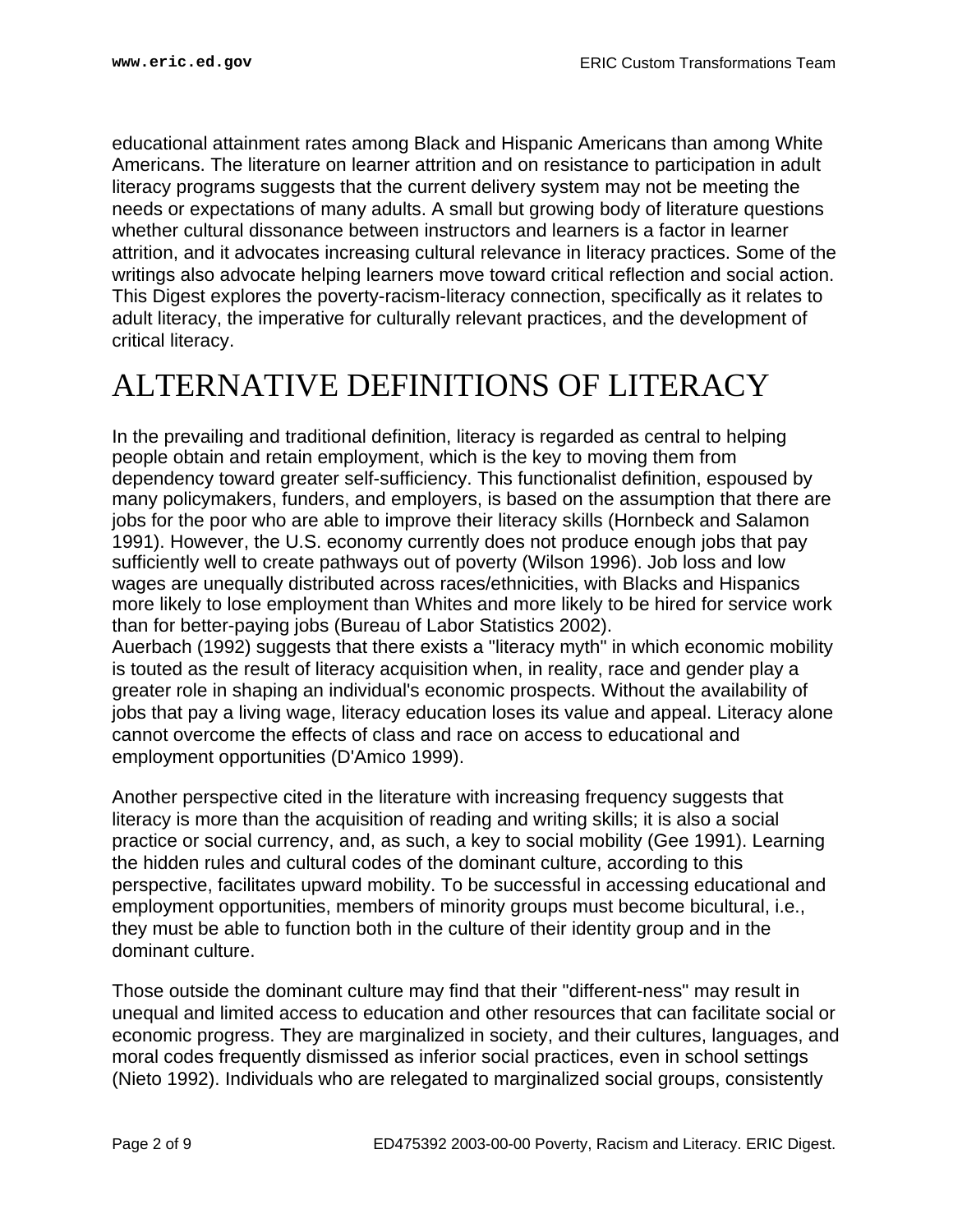experiencing lack of privilege and power, often internalize this experience. Internalized oppression, or believing that the self is somehow "less than" and "less worthy," results in lowered expectations for life chances.

## <span id="page-2-0"></span>INSTITUTIONAL RACISM IN EDUCATION

The operative force that causes certain groups of people to be marginalized in society, to be regarded as inferior, and to experience unequal and limited access to resources is institutional racism. Adult literacy education cannot divorce itself from the defined power relationships that are practiced within social institutions (Quigley 1997). In education, institutional racism can play out in various ways, including standardization, tracking, and "hidden curricula."

Standardization implies that a core curriculum exists and that, to be judged successful, students must demonstrate mastery, at some predefined minimum acceptable level, of the knowledge and skill sets of the core curriculum. Because there is no room within this equation for "otherness," standardization entails injustice and the erasure of difference and diversity (Escobar 1992). In terms of mastery of the skills within a standardized curriculum and performance on standardized achievement tests, children of the affluent outperform children of the poor, and White children generally outperform children of color (Ogbu 1994).

Tracking often sorts students on the basis of race and social class, with the lower tracks predominantly filled by children of color and children from low-income families. U.S. Department of Education data (cited in Losen and Orfield 2002) show clear patterns of overrepresentation of minority children in special education and indicate that African-American students are up to four times as likely as white students to be identified as mentally retarded or emotionally disturbed. Recent efforts at detracking are politically charged, with issues of power and control being played out in struggles over the meaning of intelligence, ability, and merit (Oakes, Wells, and Jones 1997).

Hidden curricula in schooling materials are well documented (Beyer and Apple 1998). The term refers to unstated norms, values, and beliefs that are transmitted to students through underlying rules that structure the routines and social interactions in the educational setting (Giroux 1983). Recent content analyses in adult literacy education by Quigley and Holsinger (1993) and Sandlin (2000) have addressed this concept. In analyzing the content of textbooks commonly used by adult literacy programs, Quigley and Holsinger (1993) found that cultural reproduction of sexism, racism, and socioeconomic stereotypes is an everyday "hidden" presence that abounds in the popular literacy reading materials.

# <span id="page-2-1"></span>TEACHING CRITICAL LITERACY

If a primary purpose of literacy education is to eliminate poverty, then literacy programs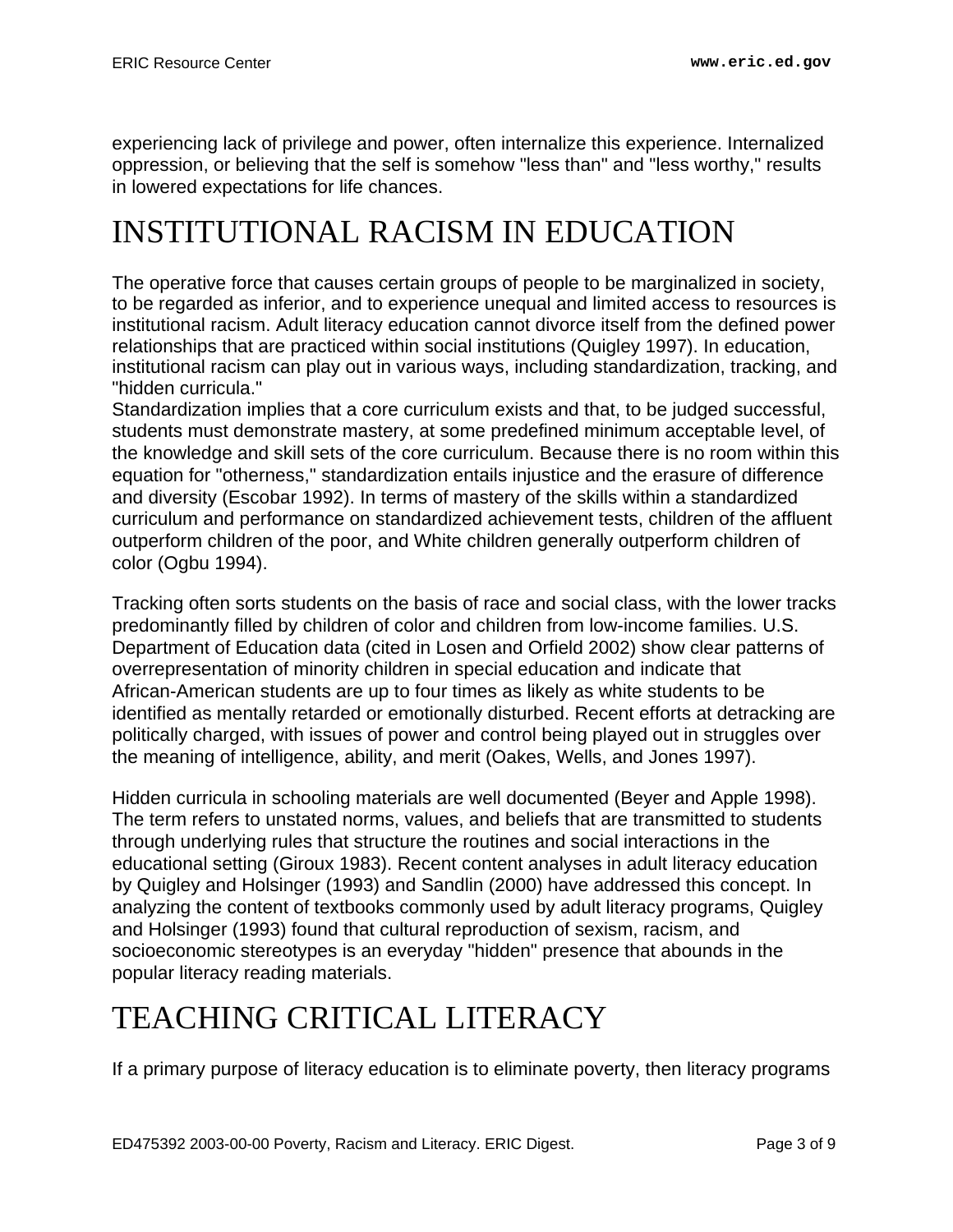and practices must be redesigned to fit various conceptions of poverty and its causes (Shannon 1998). Literacy must be viewed as a social issue that is linked to class, gender, and race oppression, and it must be linked to efforts that redress social inequities (Auerbach 1993). Some educators and researchers espouse the notion of critical literacy, the practice of helping learners make sense of what they are learning by grounding it in the context of their daily lives and reflecting on their individual experiences, with an eye toward social action. Central to critical literacy is an understanding of how "official knowledge" is constructed. Knowledge construction is the means by which individuals and societies determine what is real and true (Howard 1999). Knowledge is never neutral. It is constructed by those who hold power in social institutions, including education (Apple 1993). As such, dominant groups do not hold "perspectives"; they hold "truth" (Howard 1999).

Critical literacy questions the status quo, including the myth of education as the "great equalizer." It challenges inequality and makes clear the connection between knowledge and power (Aronowitz and Giroux 1993). It encourages critical reflection of individual experiences and calls for social analysis and social change (Auerbach 1992). Adult educators can teach critical literacy by (1) connecting learning to learners' lived experiences; (2) helping learners question theory relative to their own cultural experience; (3) giving voice to learners and creating forums in which they can tell their stories (Sheared 1994); (4) helping learners view knowledge as something that they can produce; and (5) giving learners the tools to critique frames of reference, ideas, information, and patterns of privilege and develop critical consciousness (Freire and Macedo 1987).

Dialogue between teacher and learner is important in helping learners see the links among literacy, context, and meaning. Shore (1998) cautions that the process of literacy as social practice is not a reflection of learners' experience unless networks of power are examined. Through critical literacy, learners come to understand not only how education affects work, but also how racism and socioeconomic status determine the jobs that are available and to whom (D'Amico 1999).

## <span id="page-3-0"></span>RETHINKING PRACTICE

Following are practices that literacy providers can employ to ensure that their programs are culturally relevant and to encourage learners to move toward critical reflection. These are not the only possible changes, but they represent a start if literacy programs are to become more culturally relevant.

#### ۰

\* "Think through whiteness" and what it means to be a member of the dominant culture (Frankenberg 1993; Shore 1998)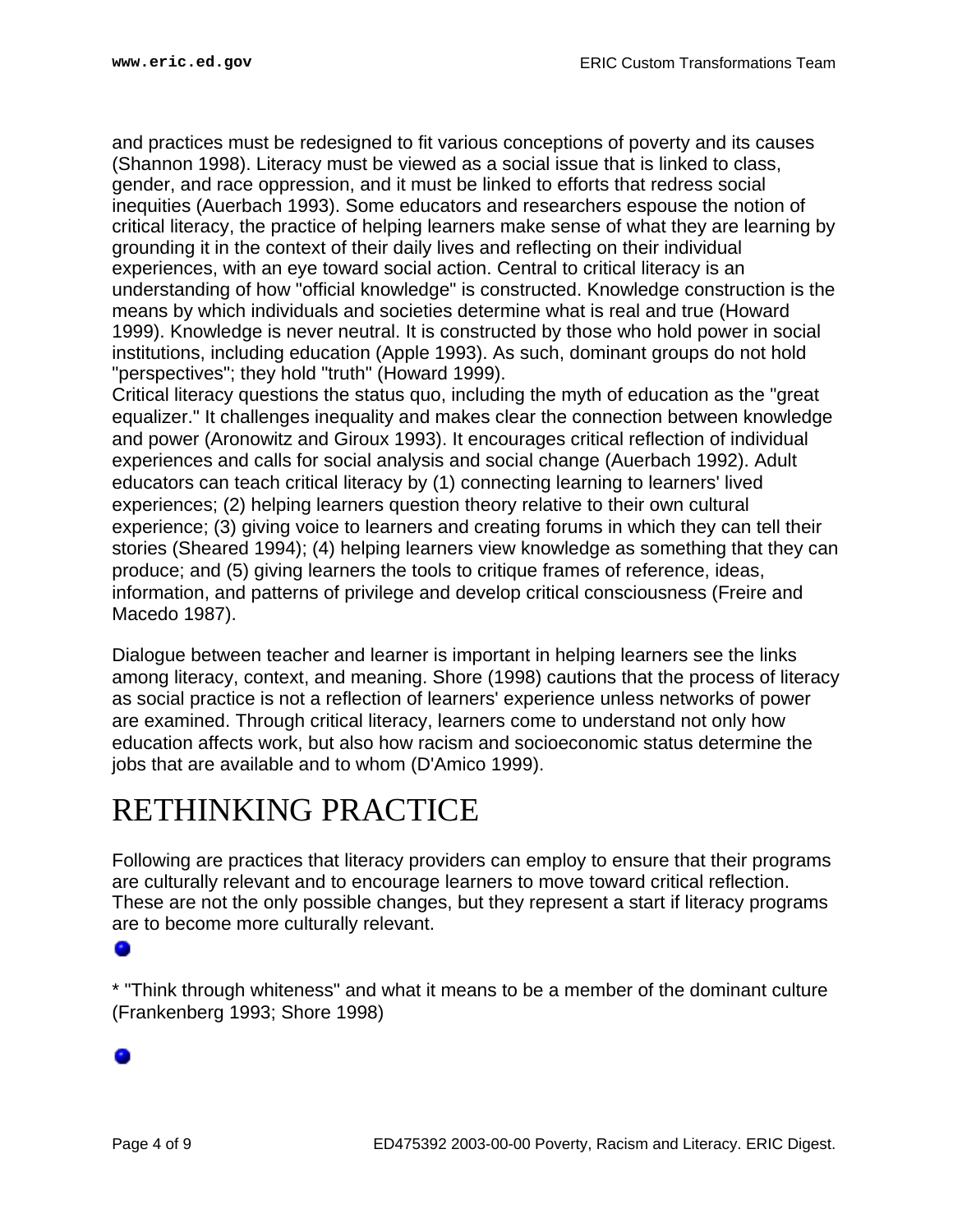\* Acknowledge that marginalized groups have cultures, languages, and moral codes that are viable social practices (Nieto 1992)

### o

\* Recognize that literacy represents a set of practices that can provide the conditions through which people can be empowered or disempowered (Aronowitz and Giroux 1991)

#### 0

\* Question whether the classroom environment, curricula, and curricular materials reflect learners' histories, cultures, languages, and experiences

### ۰

\* Construct and maintain supportive learning environments, acknowledging and accepting diverse perspectives offered by learners and emphasizing multiple interpretations

### ۰

\* Provide learners with opportunities to clarify their own attitudes and values, encouraging them to take a stance on issues

#### ۰

\* Ensure that instructional methods and processes center on shared power and responsibility between teacher and learners (Johnson-Bailey and Cervero 1996; Tisdell 1993)

#### o

\* Question the ways in which texts have been constructed, considering the purpose of the texts and the motives of the authors; explore alternative readings, considering what has been included and what has been left out

\* Have the "courage to teach" antiracist and anticlassist curricula

\* Provide professional development for instructors to help them explore issues of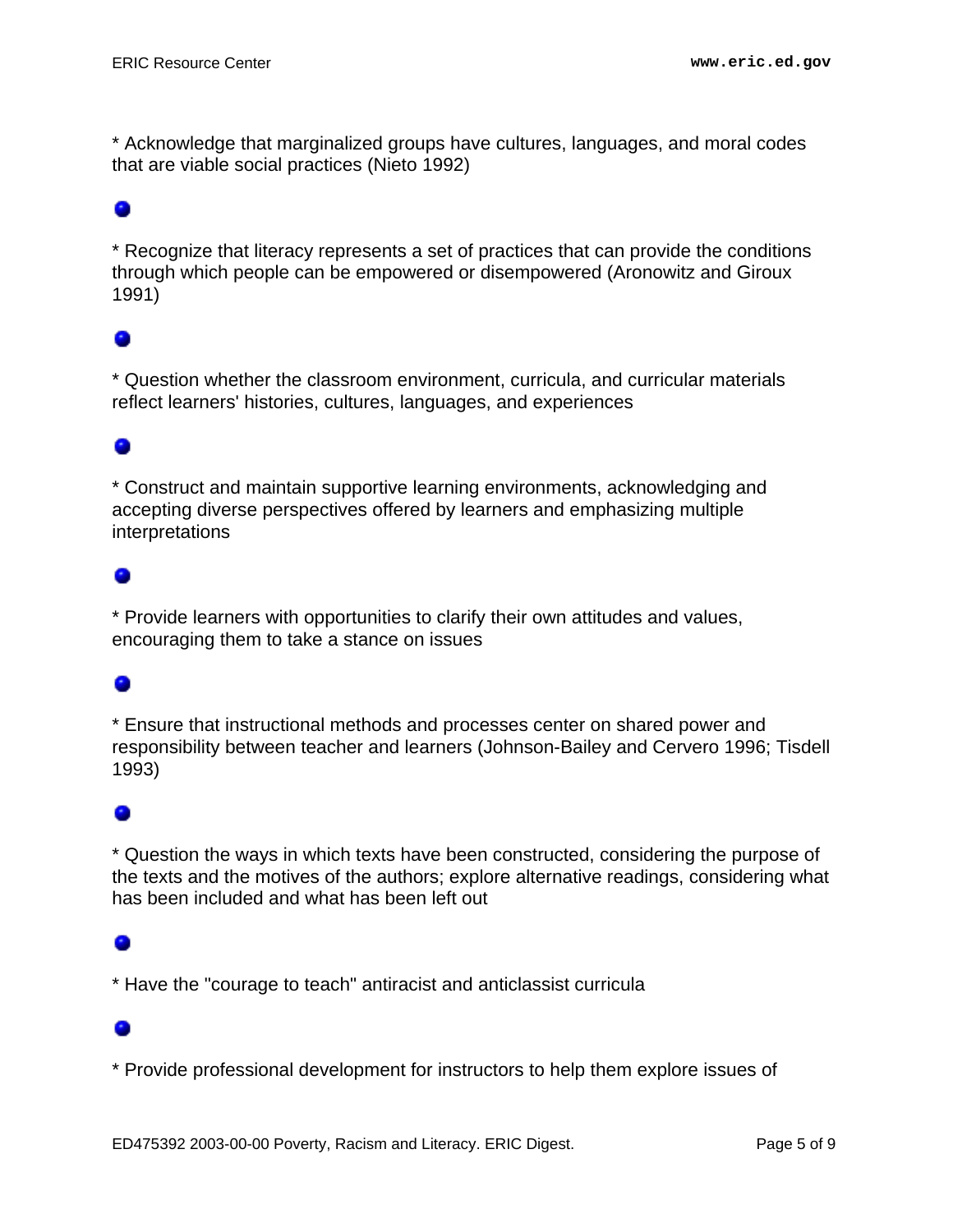poverty, racism, cultural dominance, power, and internalized oppression

These practices will not become institutionalized quickly or easily. Teaching in a culturally relevant way requires commitment to change at every level within the literacy education program, from the administration to the classroom. All of the following will be included in and affected by the change process: the learning environment, instructional methods and processes, curricular materials, classroom norms, teachers' and learners' values and assumptions, teachers' expectations of learners, and criteria for evaluation. The changes must be as deep as the assumptions that maintain the status quo. In initiating these changes, literacy programs can encourage learners from marginalized communities to counter the effects of internalized oppression and to view themselves as members of the larger society. Perhaps, then, the prevailing definition will become literacy as social action.

Mary Ann Corley is Principal Research Analyst at American Institutes for Research, Washington, DC.

## <span id="page-5-0"></span>REFERENCES

Apple, M. W. OFFICIAL KNOWLEDGE: DEMOCRATIC EDUCATION IN A CONSERVATIVE AGE. New York: Routledge, 1993. Aronowitz, S., and Giroux, H. "Textual Authority." In THE POLITICS OF THE TEXTBOOK, edited by M. W. Apple and L. K. Christian-Smith, pp. 213-241. New York: Routledge, 1991.

Aronowitz, S., and Giroux, H. A. EDUCATION STILL UNDER SIEGE. South Hadley, MA: Bergin-Garvey, 1993.

Auerbach, E. "Literacy and Ideology." ANNUAL REVIEW OF APPLIED LINGUISTICS 12 (1992): 71-85.

Auerbach, E. "Putting the P Back in Participatory." TESOL QUARTERLY 27, no. 3 (Fall 1993): 543-545.

Beyer, L. E., and Apple, M. W., eds. THE CURRICULUM: PROBLEMS, POLITICS, AND POSSIBILITIES. 2D ED. Albany: State University of New York Press, 1998.

Bureau of Labor Statistics. A PROFILE OF THE WORKING POOR. REPORT 957. Washington, DC: BLS, U.S. Department of Labor, 2002. http://www.bls.gov/cps/cpswp2000.htm

D'Amico, D. POLITICS, POLICY, PRACTICE AND PERSONAL RESPONSIBILITY: ADULT EDUCATION IN AN ERA OF WELFARE REFORM. Boston, MA: National Center for the Study of Adult Learning and Literacy, Harvard University, 1999. (ED 440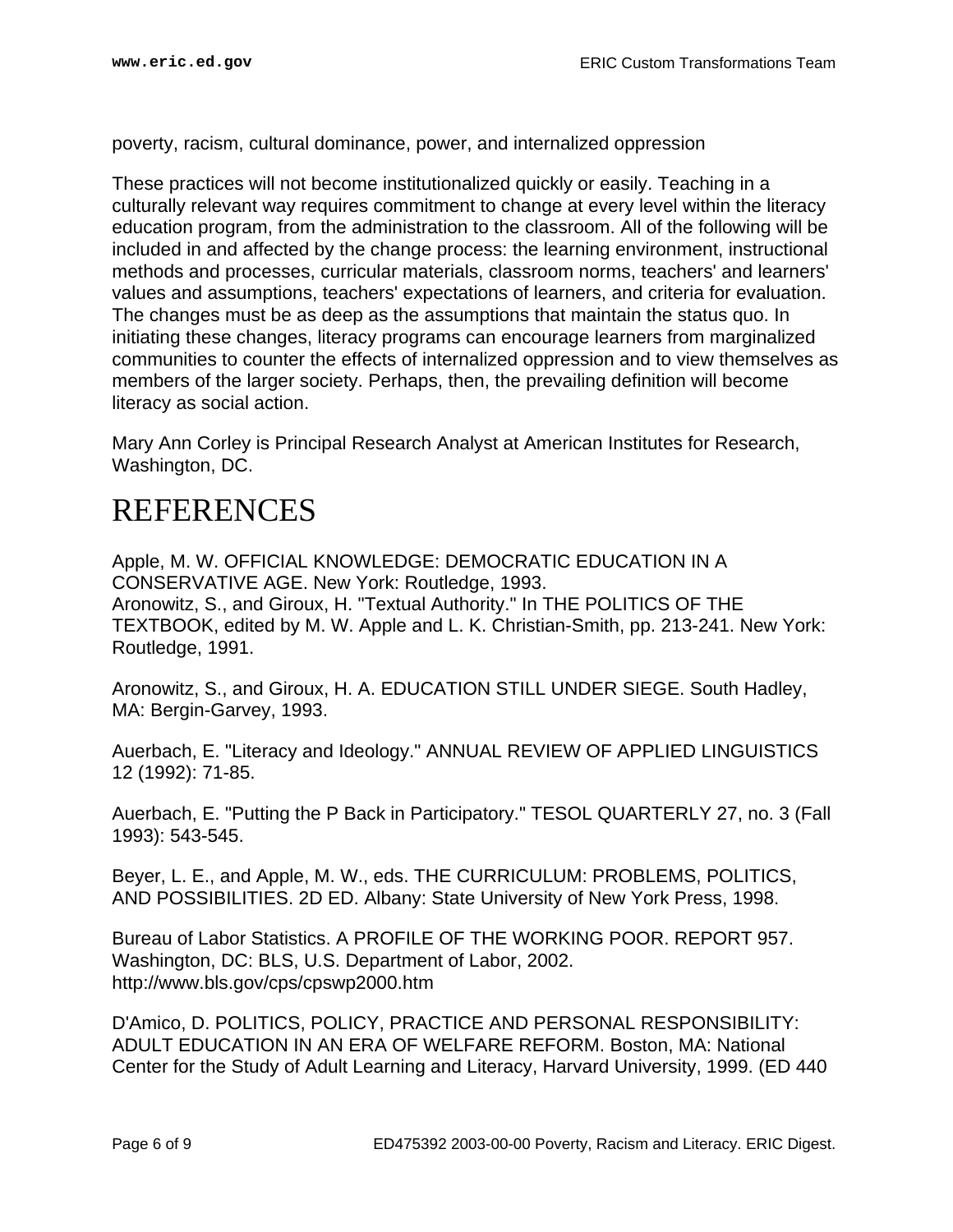254) http://gseweb.harvard.edu/~ncsall/research/d'amico1.pdf

Escobar, A. "Planning." In THE DEVELOPMENT DICTIONARY: A GUIDE TO KNOWLEDGE AS POWER, edited by W. Sachs. London: Zed Books, 1992.

Frankenberg, R. WHITE WOMEN, RACE MATTERS: THE SOCIAL CONSTRUCTION OF WHITENESS. New York: Routledge, 1993.

Freire, P., and Macedo, D. LITERACY: READING THE WORD AND THE WORLD. South Hadley, MA: Bergin and Garvey, 1987.

Gee, J. P. "Socio-cultural Approaches to Literacy." ANNUAL REVIEW OF APPLIED LINGUISTICS 12 (1991): 31-48.

Giroux, H. A. "Theories of Reproduction and Resistance in the New Sociology of Education: A Critical Analysis." HARVARD EDUCATIONAL REVIEW 53, no. 3 (August 1983): 257-293.

Hornbeck, D. W., and Salamon, L. M., eds. HUMAN CAPITAL AND AMERICA'S FUTURE. Baltimore, MD: Johns Hopkins University Press, 1991.

Howard, G. R. WE CAN'T TEACH WHAT WE DON'T KNOW: WHITE TEACHERS, MULTIRACIAL SCHOOLS. New York: Teachers College Press, 1999.

Johnson-Bailey, J., and Cervero, R. M. "An Analysis of the Educational Nar-ratives of Reentry Black Women." ADULT EDUCATION QUARTERLY 46, no. 3 (Spring 1996): 142-157.

Losen, D. J., and Orfield, G. RACIAL INEQUITY IN SPECIAL EDUCATION. Cambridge, MA: Civil Rights Project, Harvard University, 2002.

Nieto, S. AFFIRMING DIVERSITY. New York: Longman, 1992.

Oakes, J.; Wells, S.; and Jones, M. "Detracking: The Social Construction of Ability, Cultural Politics, and Resistance to Reform." Teachers College Record 98, no. 3 (Spring 1997): 482-510.

Ogbu, J. U. "Racial Stratification and Education in the United States: Why Inequality Persists." TEACHERS COLLEGE RECORD 96, no. 2 (Winter 1994): 264-298.

Proctor, B. D., and Dalaker, J. POVERTY IN THE UNITED STATES: 2001. Washington, DC: Census Bureau, U.S. Department of Commerce, 2002. http://www.census.gov/prod/2002pubs/p60-219.pdf

Quigley, A. RETHINKING LITERACY EDUCATION: THE CRITICAL NEED FOR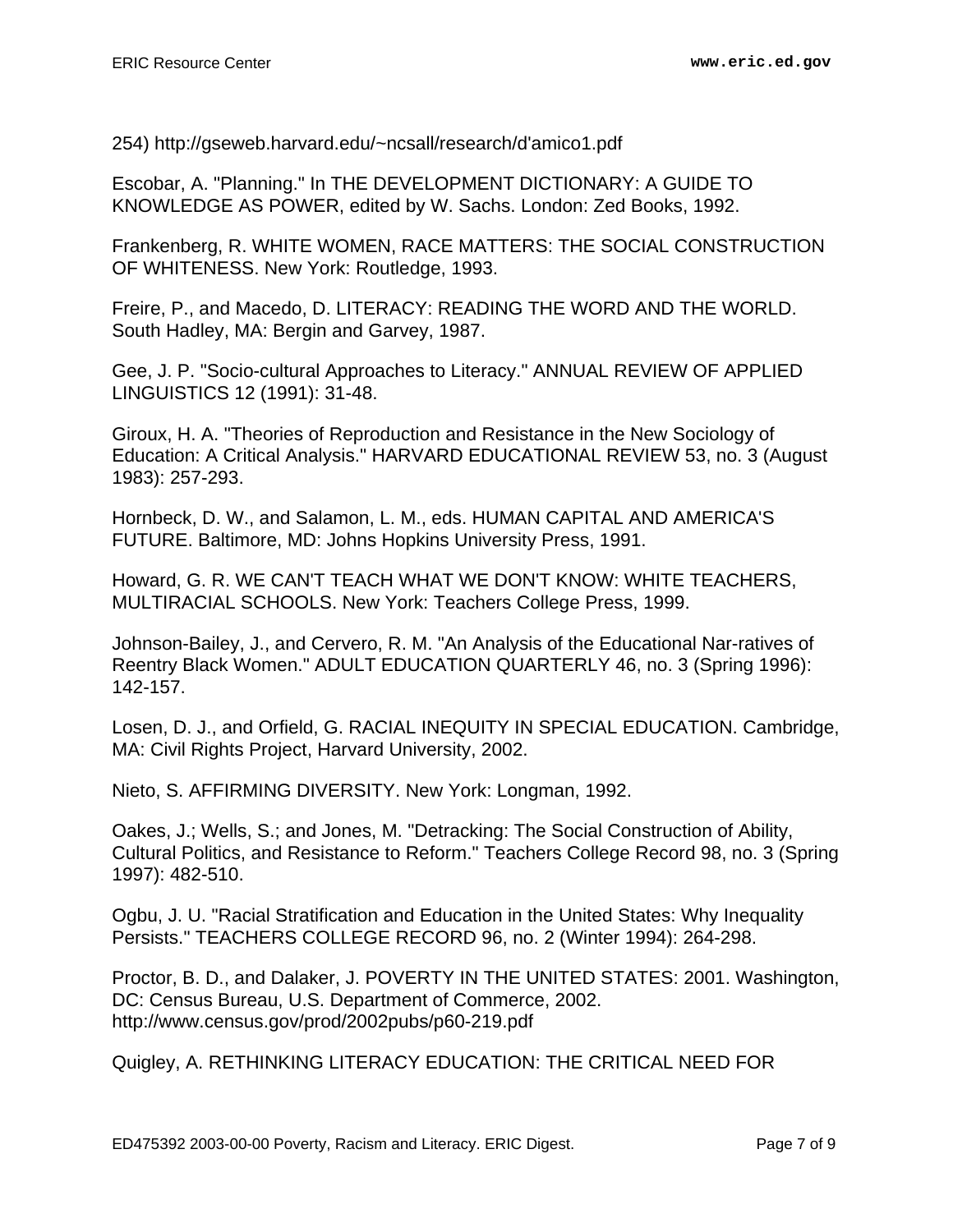PRACTICE BASED CHANGE. San Francisco: Jossey-Bass, 1997.

Quigley, B. A., and Holsinger, E. "'Happy Consciousness': Ideology and Hidden Curricula in Literacy Education." ADULT EDUCATION QUARTERLY 44, no. 1 (Fall 1993): 17-33.

Sandlin, J. A. "The Politics of Consumer Education Materials Used in the Adult Literacy Classroom." ADULT EDUCATION QUARTERLY 50, no. 4 (August 2000): 289-307.

Shannon, P. READING POVERTY. Westport, CT: Heinemann, 1998.

Sheared, V. "Giving Voice: An Inclusive Model of Instruction." NEW DIRECTIONS FOR ADULT AND CONTINUING EDUCATION no. 61 (Spring 1994): 27-37.

Shore, S. "What's Whiteness Got to Do with It?" In LITERACY ON THE LINE, edited by S. Shore. Underdale, Australia: University of South Australia, 1998. (ED 430 143)

Tisdell, E. J. "Interlocking Systems of Power, Privilege, and Oppression in Adult Higher Education Classes." ADULT EDUCATION QUARTERLY 43, no. 4 (Summer 1993): 203-226.

Wilson, W. J. WHEN WORK DISAPPEARS. New York: Vintage Books, 1996.

-----

This project has been funded at least in part with Federal funds from the U.S. Department of Education under Contract No. ED-99-CO-0013. The content of this publication does not necessarily reflect the views or policies of the U.S. Department of Education nor does mention of trade names, commercial products, or organizations imply endorsement by the U.S. Government. Digests may be freely reproduced and are available at http://ericacve.org/digests.asp.

**Title:** Poverty, Racism and Literacy. ERIC Digest.

**Note:** Digest No. 243.

**Document Type:** Information Analyses---ERIC Information Analysis Products (IAPs) (071); Information Analyses---ERIC Digests (Selected) in Full Text (073);

**Available From:** For full text: http://www.ericacve.org/pubs.asp.

**Descriptors:** Adult Basic Education, Adult Literacy, Critical Thinking, Culturally Relevant Education, Educational Change, Educational Mobility, Educational Needs, Educational Objectives, Educational Practices, Literacy Education, Poverty, Racial Bias, Social Integration, Social Mobility

**Identifiers:** Critical Literacy, ERIC Digests, Institutional Racism, Marginalized Groups ###